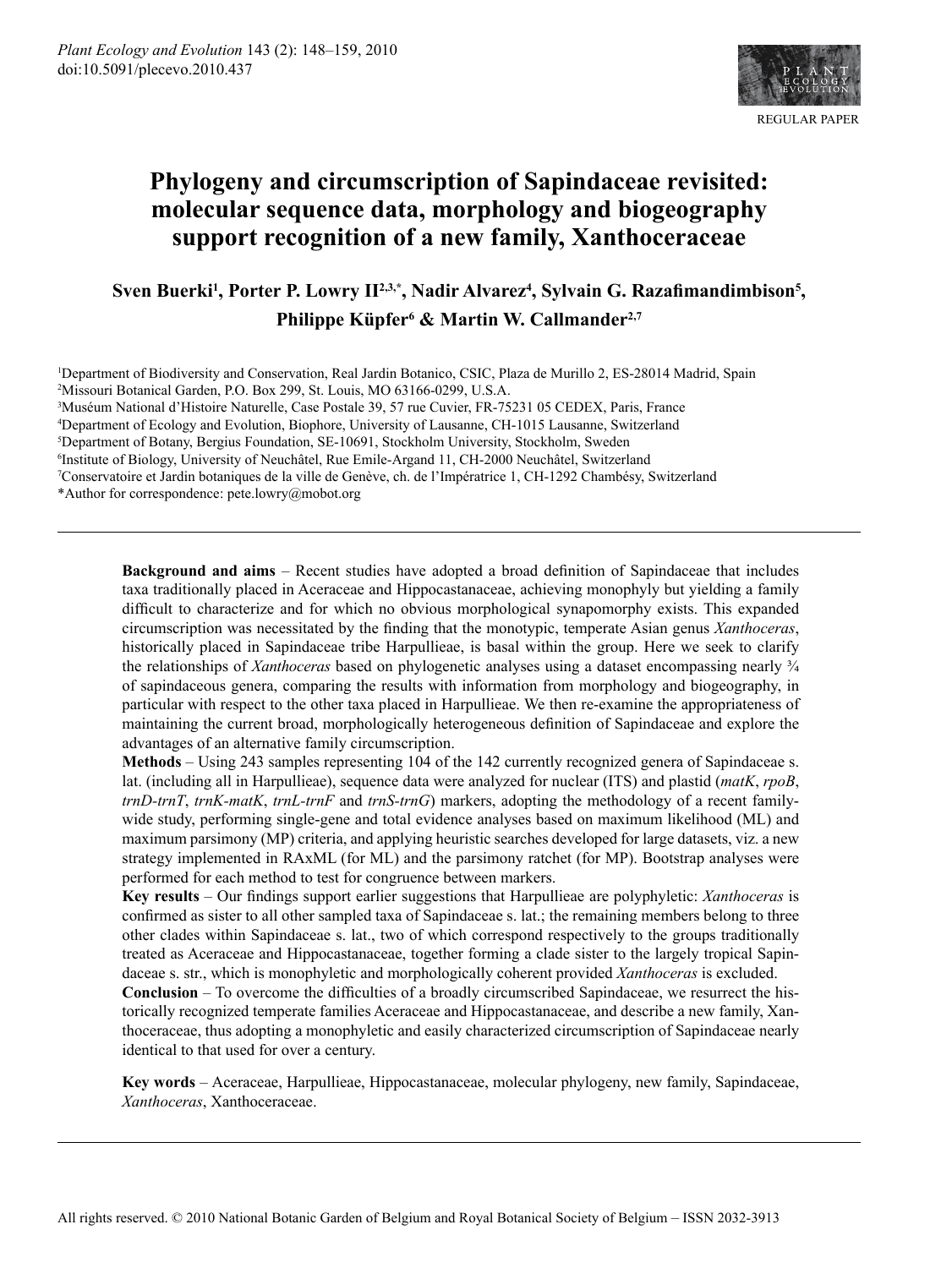#### **INTRODUCTION**

The systematics of the family Sapindaceae has challenged taxonomists for more than a century since its first comprehensive treatment was published by Radlkofer (1890, 1933). Until the late 1980s, Sapindaceae were widely treated as distinct from two closely related families, Hippocastanaceae and Aceraceae, based primarily on morphology and biogeography (Takhtajan 1987, Cronquist 1988, Dahlgren 1989). Several recent studies using pollen morphology (Müller & Leenhouts 1976), phytochemistry (Umadevi & Daniel 1991) and molecular sequence data (Gadek et al. 1996, Savolainen et al. 2000, APG II 2003, APG III 2009, Harrington et al. 2005, Buerki et al. 2009) have, however, led to the adoption of a broader concept in an effort to ensure monophyly, uniting these entities into a single family, Sapindaceae s. lat.

Sapindaceae s. lat. as currently circumscribed by Harrington et al. (2005), Thorne & Reveal (2007) and Buerki et al.  $(2009, 2010)$  comprise c. 1900 species and 142 genera distributed among four subfamilies: Dodonaeoideae Burnett, Hippocastanoideae Burnett, Sapindoideae Burnett and Xanthoceroideae Thorne & Reveal. Recently, Buerki et al. (2009) demonstrated the para-/polyphyly of all tribes as defined by Radlkofer (1933), with a single exception, Paullinieae Kunth. Although they sketched an informal system that recognizes a dozen monophyletic groups, they did not propose new tribal limits within the four subfamilies as many potentially important genera of Sapindaceae were not included in their study due to the lack of sequenceable material.

Historically, Radlkofer (1933) recognized fourteen tribes within Sapindaceae s. str., five in Dodonaeoideae and nine in Sapindoideae (see table 1 in Buerki et al. 2009 for details). Within Dodonaeoideae, however, he encountered difficulty assigning nine genera to the four previously described tribes, ultimately deciding to place them in a new tribe, Harpullieae Radlk. Within this heterogeneous assemblage, he recognized two informal groups according to the presence (Delavaya Franchet, Ungnadia Endl. and Xanthoceras Bunge) or absence (Arfeuillea Pierre, Conchopetalum, Eurycorymbus Hand.-Mazz., Harpullia Roxb., Magonia A.St.-Hil. and Majidea J.Kirk ex Oliv.) of a terminal leaflet. While revising Radlkofer's infrafamilial system, largely on the basis of pollen and other morphological features, Müller & Leenhouts (1976) discussed the possible expansion of Harpullieae to include the three general comprising Hippocastanaceae, viz. Aesculus L., Billia L. and Handeliodendron (these authors did not, however, comment on the taxonomic status of Aceraceae). In their revised classification, Müller & Leenhouts (1976) concluded that the connection between Hippocastanaceae and Harpullieae might involve two genera in particular, *Handeliodendron*, originally described in Sapindaceae (Rehder 1935), and *Delavaya*, which has always been placed in Sapindaceae. Müller & Leenhouts (1976) also regarded Harpullieae as a "heterogeneous assemblage", with several genera difficult to connect to the others. For example, they classified *Harpullia* pollen as both type-A and type-H and Magonia pollen as type-E, whereas other members of the tribe exclusively exhibit the more common type-A pollen (see Buerki et al. 2009 for more details on pollen morphology). Moreover, Harpullieae range from tropical (e.g. Conchopetalum, Delavaya, Magonia) to temperate (Xanthoceras) regions and include both evergreen and deciduous species (Radlkofer 1933, Müller & Leenhouts 1976). Based on wood anatomy, Klaassen (1999) noted a difference between the temperate and tropical genera in the tribe, and among the tropical ones he indicated that Delavaya and Ungnadia stood out because their wood is similar to that of members of tribe Cupanieae Reichenb. (Sapindoideae). Buerki et al. (2009) found Harpullieae to be polyphyletic, with *Xanthoceras* occupying a basal position within Sapindaceae s. lat., Arfeuillea, Eurycorymbus, Harpullia and Majidea placed in Dodonaeoideae, Delavaya occupying a basal position within Sapindoideae, and *Conchopetalum* resolved in the *Macphersonia* group (Sapindoideae; Buerki et al. 2009) closely related to the newly described endemic Malagasy genus Gereaua Buerki & Callm. (Buerki et al. 2010). A close relationship between *Delavaya* and *Ungnadia* was found in an earlier cladistic analysis based on morphology (Judd et al. 1994), which identified the presence of prolonged basal petal appendages and glabrous stamens as putative synapomorphies, again suggesting that Harpullieae were far from representing a natural assemblage.

In the present study we seek to  $(1)$  clarify the relationships of *Xanthoceras* within Sapindaceae s. lat. and in particular with respect to the other taxa traditionally and/or currently placed in Harpullieae, and (2) re-examine the appropriateness of maintaining the current broadly circumscribed but morphologically heterogeneous definition of Sapindaceae and explore the possible advantages of alternative family circumscriptions. Toward this end, we have significantly expanded the dataset of Buerki et al. (2009) to conduct a new set of phylogenetic analyses, comparing the results with information from morphology and biogeography.

## MATERIAL AND METHODS

## Sampling, sequence data and phylogenetic analyses

Species names, voucher information, and GenBank accession numbers for all sequences are provided in the appendix. The dataset presented in Buerki et al. (2009) was expanded to include a total of 243 samples encompassing more than 70% of the generic diversity in Sapindaceae s. lat. (104 of the currently recognized 142 genera; half of the 38 genera not included in this analysis are monospecific), representing an increase of ninety ingroup samples and nineteen genera. To assess the phylogenetic relationships of the taxa placed in tribe Harpullieae and in the traditionally recognized families Aceraceae and Hippocastanaceae, we sampled at least one species from each genus currently assigned to these groups by adding the following genera: Magonia and Ungnadia from Harpullieae, plus Billia and Handeliodendron from Hippocastanaceae (Aesculus, the third member of this family, was included in the analysis of Buerki et al. 2009, as were both genera of Aceraceae, *Acer* and *Dipteronia*). The outgroup sampling included one taxon each from Anacardiaceae (Sorindeia sp., used as the most external outgroup), Meliaceae (Malleastrum sp.) and Simaroubaceae (Harrisonia abyssinica Oliv.).

The DNA extraction, amplification and sequencing protocols used for the nuclear and plastid regions are provided in Buerki et al. (2009). The nuclear sequences include the whole ITS region (*ITS1*, 5.8S and *ITS2*) and plastid markers include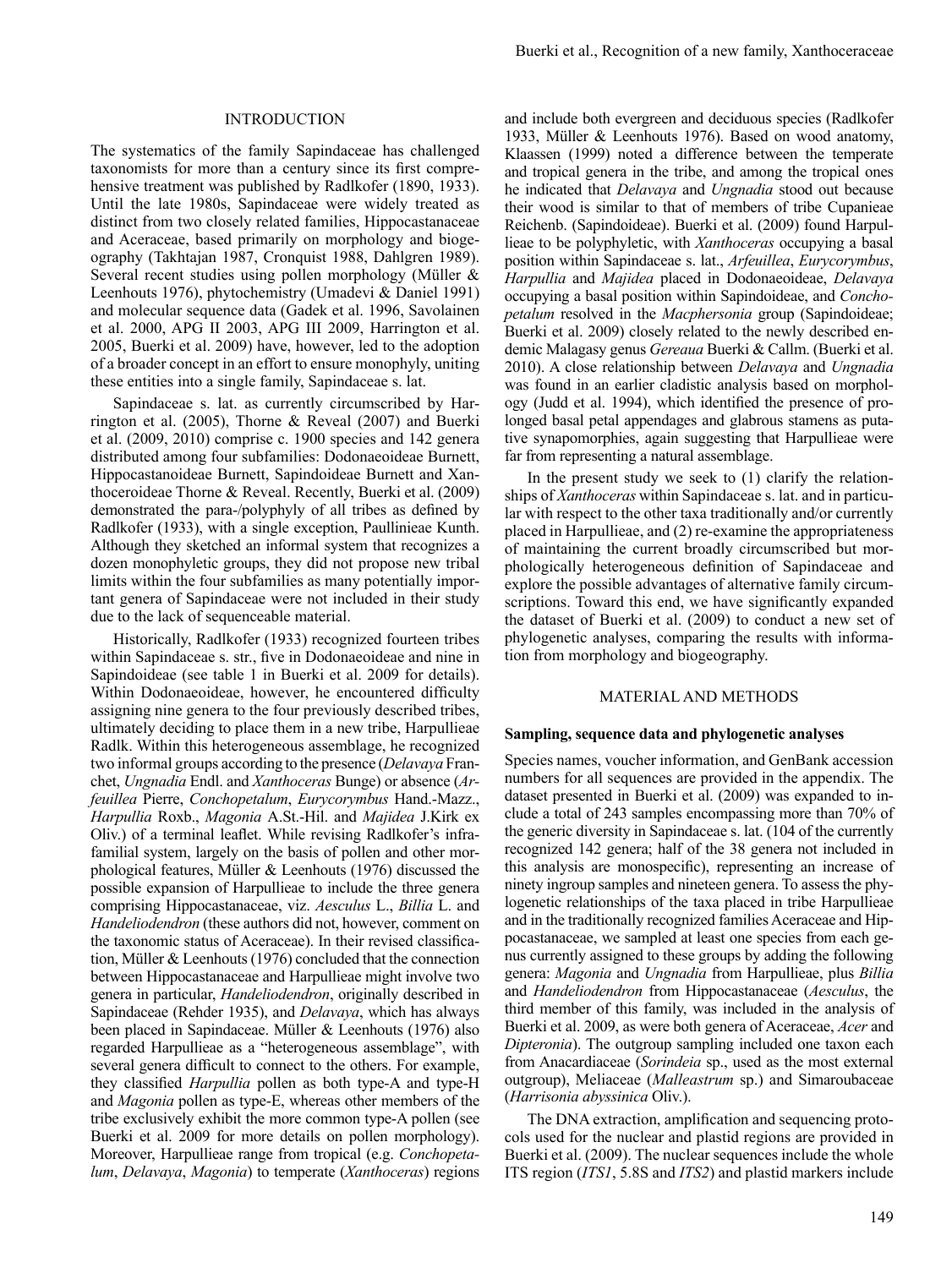both coding (*matK* and *rpoB*) and non-coding regions (the trnL intron and the intergenic spacers trnD-trnT, trnK-matK,  $trnL-trnF$  and  $trnS-trnG$ ).

Single-gene, total evidence analyses and their corresponding bootstrap analyses were performed using the maximum parsimony (MP) and maximum likelihood (ML) criteria following the same procedure as in Buerki et al. (2009). Parsimony ratchet (Nixon 1999) was performed for each partition and for the combined data set using PAUPRat (Sikes & Lewis 2001). Ten independent searches were performed with 200 iterations and 15% of the parsimony informative characters perturbed. A strict consensus tree was constructed based on the shortest equally parsimonious trees. To assess support at each node, non parametric bootstrap analyses (Felsenstein 1985) were performed using PAUP<sup>\*</sup> (Swofford 2002) following the same procedure as in Buerki et al. (2009). Model selection for each partition was assessed using Modeltest v. 3.7 (Posada & Crandall 1998). ML analyses were performed using RAxML v. 7.0.0 (Stamatakis 2006, Stamatakis et al. 2008) with 1000 rapid bootstrap analyses followed by a search for the best-scoring tree in one single run. These analyses were done using the facilities made available by the CIPRES portal in San Diego, USA (http://8ball. sdsc.edu:8888/cipres-web/home).

Topological differences between single-gene phylogenetic trees were compared by taking into account the level of resolution obtained by each marker and its bootstrap support. Topological differences with bootstrap support (BS) less than 75% were not considered.

# Table 1 – Characteristics of partitions used in the phylogenetic analyses of Sapindaceae s. lat.

 $IGS$  = intergenic spacer; MP = maximum parsimony; PI = potentially parsimony informative; CI = constistency index; RI = retention index; <sup>1</sup>for No. of sequences, the total number of samples for the combined analyses is indicated between brackets; <sup>2</sup>for mean amount of phylogenetic information per sample: averaged by alignment size/variable sites number/PI sites number.

| Single-gene analysis                                                            |                   |                    |                   |                           |                             |                   |                             |                           |                          |  |
|---------------------------------------------------------------------------------|-------------------|--------------------|-------------------|---------------------------|-----------------------------|-------------------|-----------------------------|---------------------------|--------------------------|--|
| Phylogenetic<br>information                                                     | <b>ITS</b>        | matK               | rpoB              | $trnD-trnT$<br><b>IGS</b> | trnK-<br>matK<br><b>IGS</b> | trnL<br>intron    | trnL-<br>trnF<br><b>IGS</b> | $trnS-trnG$<br><b>IGS</b> | 8 markers                |  |
| No. of ingroup<br>sampled<br>species/genera                                     | 156/89            | 159/89             | 174/96            | 94/69                     | 119/74                      | 169/97            | 165/93                      | 74/52                     | 214/104                  |  |
| No. sequences $1$                                                               | 172               | 175                | 199               | 102                       | 133                         | 192               | 189                         | 80                        | 1242 (243)               |  |
| <b>Sequences: this</b><br>study/Genbank                                         | 165/5             | 146/29             | 199/0             | 102/0                     | 131/2                       | 188/4             | 186/3                       | 80/0                      | $\overline{\phantom{a}}$ |  |
| Sequence<br>length range                                                        | 650-705           | 1074-1242          | $357 - 363$       | 1086-1425                 | 705-753                     | 510-522           | 380-430                     | $1311 - 1365$             | L,                       |  |
| Alignment<br>length                                                             | 1234              | 1614               | 363               | 1925                      | 931                         | 773               | 661                         | 2156                      | 9657                     |  |
| No. constant<br>characters $(\% )$                                              | 584<br>$(47.3\%)$ | 1062<br>$(65.7\%)$ | 222<br>$(61.1\%)$ | 965<br>$(50.1\%)$         | 488<br>$(52.4\%)$           | 454<br>$(58.7\%)$ | 328<br>$(49.6\%)$           | 1577<br>$(73.1\%)$        | 5681<br>$(58.8\%)$       |  |
| No. variable<br>characters $(\% )$                                              | 653<br>$(52.9\%)$ | 552<br>$(34.2\%)$  | 141<br>$(38.8\%)$ | 960<br>$(49.9\%)$         | 443<br>$(47.6\%)$           | 319<br>$(41.2\%)$ | 333<br>$(50.4\%)$           | 579<br>$(26.8\%)$         | 3976<br>$(41.2\%)$       |  |
| No. potentially<br><b>PI</b> characters<br>(%)                                  | 491<br>$(39.8\%)$ | 392<br>$(24.3\%)$  | 104<br>(28.7%)    | 505<br>$(26.2\%)$         | 277<br>$(29.8\%)$           | 194<br>$(25.1\%)$ | 217<br>$(32.8\%)$           | 227<br>$(10.5\%)$         | 2404<br>$(24.9\%)$       |  |
| <b>Mean amount</b><br>of phylogenetic<br>information<br>per sample <sup>2</sup> |                   |                    |                   |                           |                             |                   |                             |                           | 16.4/39.7/9.9            |  |
| No. trees<br>retained                                                           | 214               | 1967               | 2010              | 1975                      | 1703                        | 1500              | 667                         | 1820                      | 949                      |  |
| <b>Tree length</b><br>(steps)                                                   | 4666              | 1185               | 281               | 1858                      | 954                         | 687               | 705                         | 945                       | 11526                    |  |
| Consistency<br>Index (CI)                                                       | 0.272             | 0.632              | 0.672             | 0.694                     | 0.633                       | 0.644             | 0.646                       | 0.711                     | 0.492                    |  |
| <b>Retention</b><br>Index (RI)                                                  | 0.673             | 0.860              | 0.907             | 0.790                     | 0.775                       | 0.881             | 0.858                       | 0.650                     | 0.749                    |  |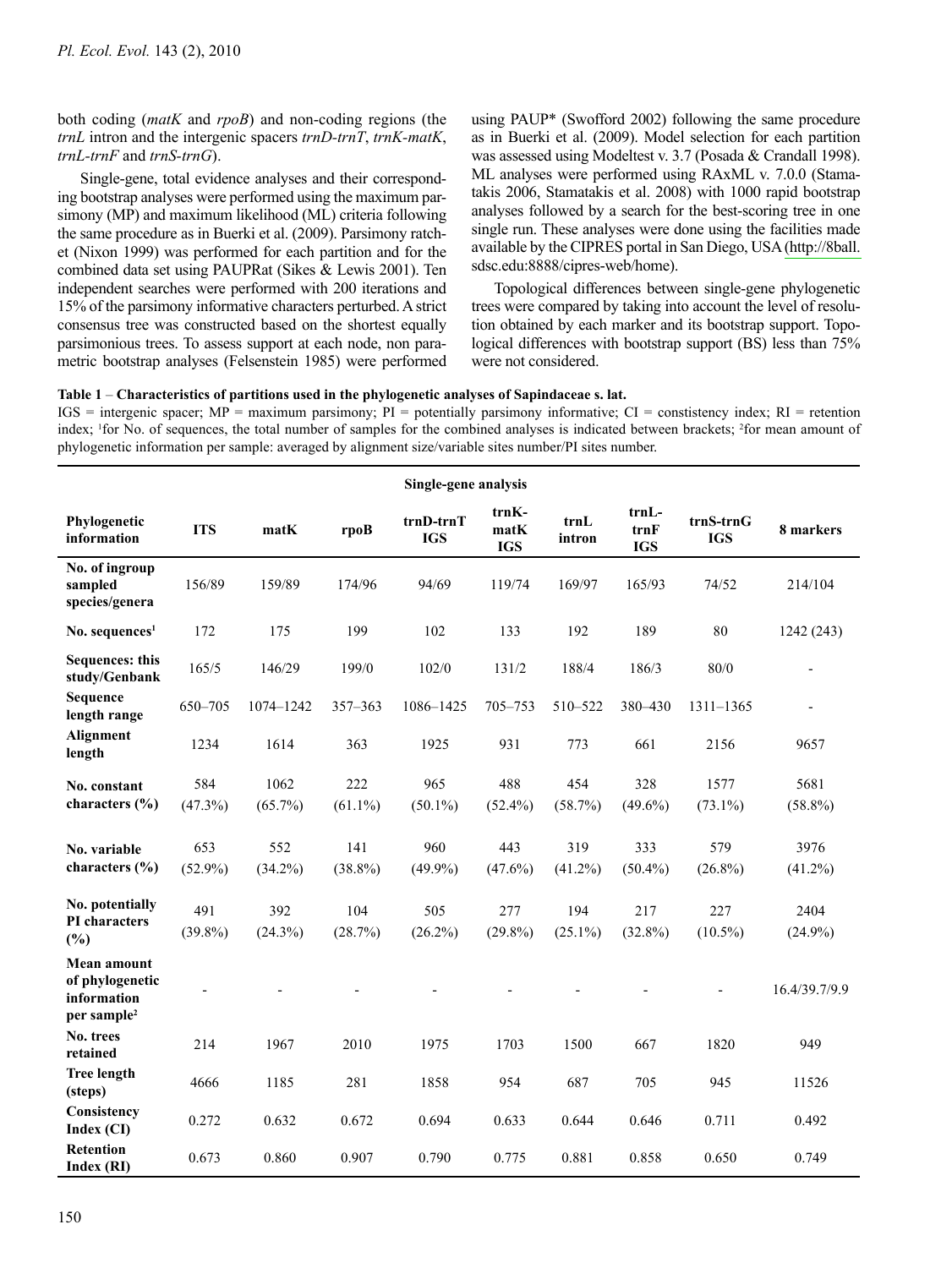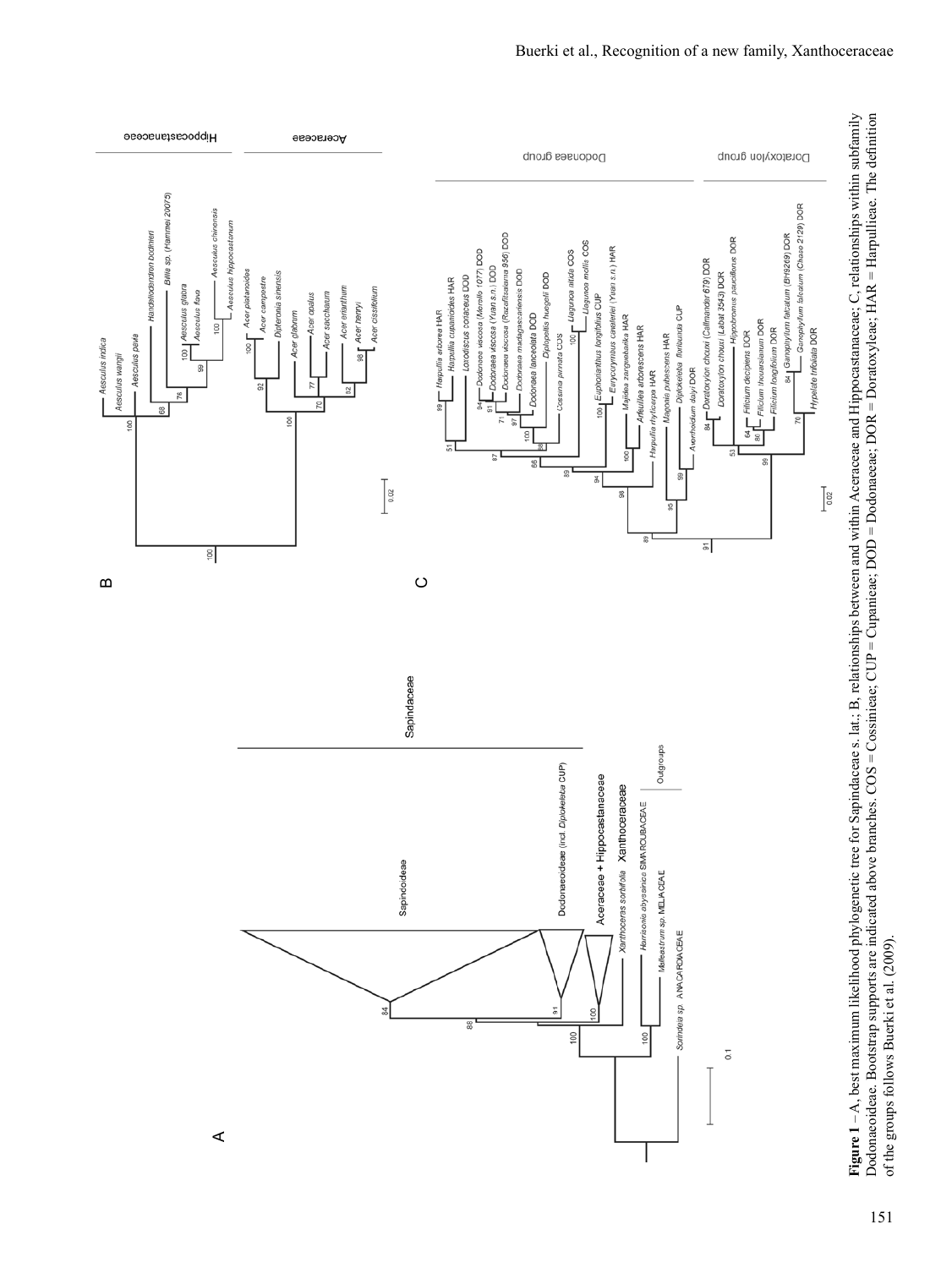#### **RESULTS**

## Alignment and phylogenetic analyses

The number of samples and statistics for each partition and the combined data set are summarized in table 2. The best-fit model for all partitions was the general time reversible (GTR) with an alpha parameter for the shape of the gamma distribution to account for among-site rate heterogeneity (GTR+G). The only exception was the ITS region, in which a proportion of invariable sites was added (GTR+G+I). The MP and ML single-gene phylogenies provided different levels of resolution, but no differences with a bootstrap support greater than 75% were identified when compared, so we combined them in a total evidence approach. Statistics (number of most parsimonious trees; tree length; and consistency and retention indices) for each analysis are reported in table 1.

For the combined analyses under the MP criterion, nine of the ten independent PAUPrat searches converged on a best score of 11526 steps and produced a total of 949 most parsimonious trees, which were used to compile a strict consensus (not shown); this consensus tree comprised several polytomies, especially near the tips. Under the ML criterion, the best-fit model for the combined matrix was GTR+G+I. This model was used to perform the single ML run search (log likelihood =  $-79995.7$ , followed by rapid bootstrap analyses

When compared, analyses compiled under the MP and ML criteria vielded very similar topologies. Moreover, as no moderately to strongly supported differences were observed between the two phylogenetic trees, only the ML topology will be presented and discussed hereafter (figs  $1 \& 2$ ).

## **Phylogenetic relationships**

With the addition of the ninety ingroup samples used in the present analysis, including representatives of several general of Sapindaceae s. lat. that had not previously been sequenced, the phylogenetic relationships revealed here are highly congruent with the informal system proposed by Buerki et al. (2009). Based on sampling that includes at least one representative of all genera traditionally placed in Sapindaceae tribe Harpullieae, Aceraceae and Hippocastanaceae, our results further confirm that Xanthoceras sorbifolium Bunge (previously assigned to Harpullieae by Radlkofer, 1933) is resolved as sister to the remaining sampled members of Sapindaceae s. lat. (however with a low BS; fig. 1A). Our results also indicate that the other genera of Harpullieae belong to three additional clades, one in subfam. Dodonaeoideae and two in subfam. Sapindoideae (figs  $1 \& 2$ ), confirming the polyphyly of the tribe. Within Dodonaeoideae, five of the genera currently assigned to Harpullieae belong to the Dodonaea group, viz. Arfeuillea, Eurycorymbus, Harpullia, Magonia and Majidea (fig. 1C), and Harpullia itself appears to be polyphyletic, with the three species sampled occupying very different positions within the phylogeny (expanded sampling to include additional members of the genus are, however, needed to confirm this finding). Within Sapindoideae, two of the three remaining genera assigned to Harpullieae (De*lavaya* and *Ungnadia*) are placed in the *Delavaya* group, the

basal most lineage within the subfamily, and the third genus *(Conchopetalum)* belongs to the *Macphersonia* group (fig. 2).

The inclusion of *Billia* and *Handeliodendron* in our analysis, along with additional species of Acer and Aesculus, strengthens support for the monophyly of both Aceraceae and Hippocastanaceae and confirms their sister relationship (fig. 1A & B). Our results suggest the possible paraphyly of *Acer* (with respect to *Dipteronia*) and of *Aesculus* (with respect to Billia and Handeliodendron), although this finding should be tested further with additional sampling. Support for the clade comprising Sapindaceae s. str. (i.e. Dodonaeoideae plus Sapindoideae) is likewise stronger in the present analysis (BS  $= 88$ ) than in that of Buerki et al. (2009; BS  $= 69$ ; fig. 1). Moreover, Diplokeleba N.E.Br., long regarded as a member of Sapindoideae (tribe Cupanieae), is instead placed within Dodonaeoideae (fig. 1C).

#### **DISCUSSION**

#### **Polyphyly of Harpullieae**

The results presented above clearly show that the tribe Harpullieae (as well as all other sapindaceous tribes with the exception of Paullinieae), as defined initially by Radlkofer (1890, 1933) and modified by Müller & Leenhouts (1976), is highly polyphyletic, with members placed in no fewer than four clades scattered among various parts of Sapindaceae s. lat. Harrington et al. (2005) and Buerki et al. (2009) argued that additional sampling (especially of Harpullieae) was required before taking a definitive stand regarding the phylogenetic and taxonomic status of Xanthoceras. Although we have now analyzed more than 70% of the genera and included all those that are putatively related to *Xanthoceras*, its precise phylogenetic position within Sapindaceae is not strongly supported ( $BS < 50$ ; fig. 1A). However, both the MP and ML analyses presented here clearly point toward Xanthoceras comprising a basal lineage with Sapindaceae s. lat. (fig. 1A). Moreover, a study comparing the performance of supertree methods based on an identical dataset (Buerki et al. in press) produced the same result, with both the Matrix Representation with Parsimony and MinFlip supertree methods placing *Xanthoceras* as the most basally branching lineage. This phylogenetic pattern might be explained either by a higher rate of extinction in the lineage that now comprises only *Xanthoceras* than in the other lineages, or alternatively by a rapid diversification or radiation of these other lineages resulting in a loss of phylogenetic signal (Judd & Olmstead 2004). In the case of Sapindaceae s. lat., the former hypothesis seems more likely based on preliminary divergence time estimations that place the origin of the clade in the Late Cretaceous (c. 110 My), with divergence among the four lineages occurring between 90 and 80 My (Buerki et al. in prep.).

The pattern observed here, in which resolution between lineages remains problematic even after sequencing a large number of markers from a broad sampling of taxa, has been observed in many other angiosperm groups, especially among the rosids (Bello et al. 2009 and references within), such as Fabales, where the relationships among the currently accepted families remain unsolved. In order to clarify the situation within Sapindaceae s. lat. and provide a practical classifica-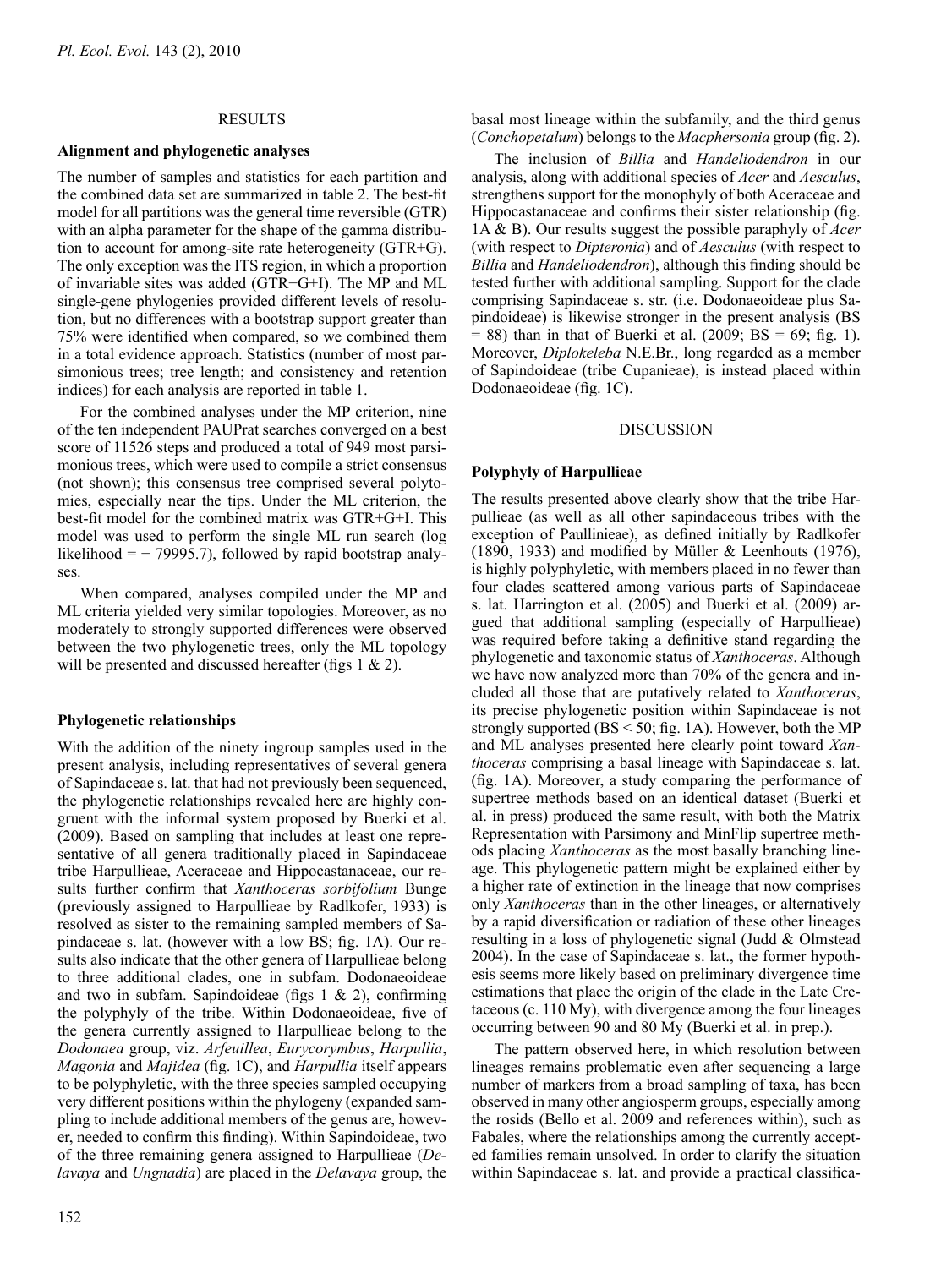

Figure  $2$  – Relationships within subfamily Sapindoideae. Bootstrap supports are indicated above branches. CUP = Cupanieae; KOE = Koelreuterieae; HAR = Harpullieae; MEL = Melicocceae; NEP = Nephelieae; SCH = Schleichereae. The definition of the groups follows Buerki et al. (2009).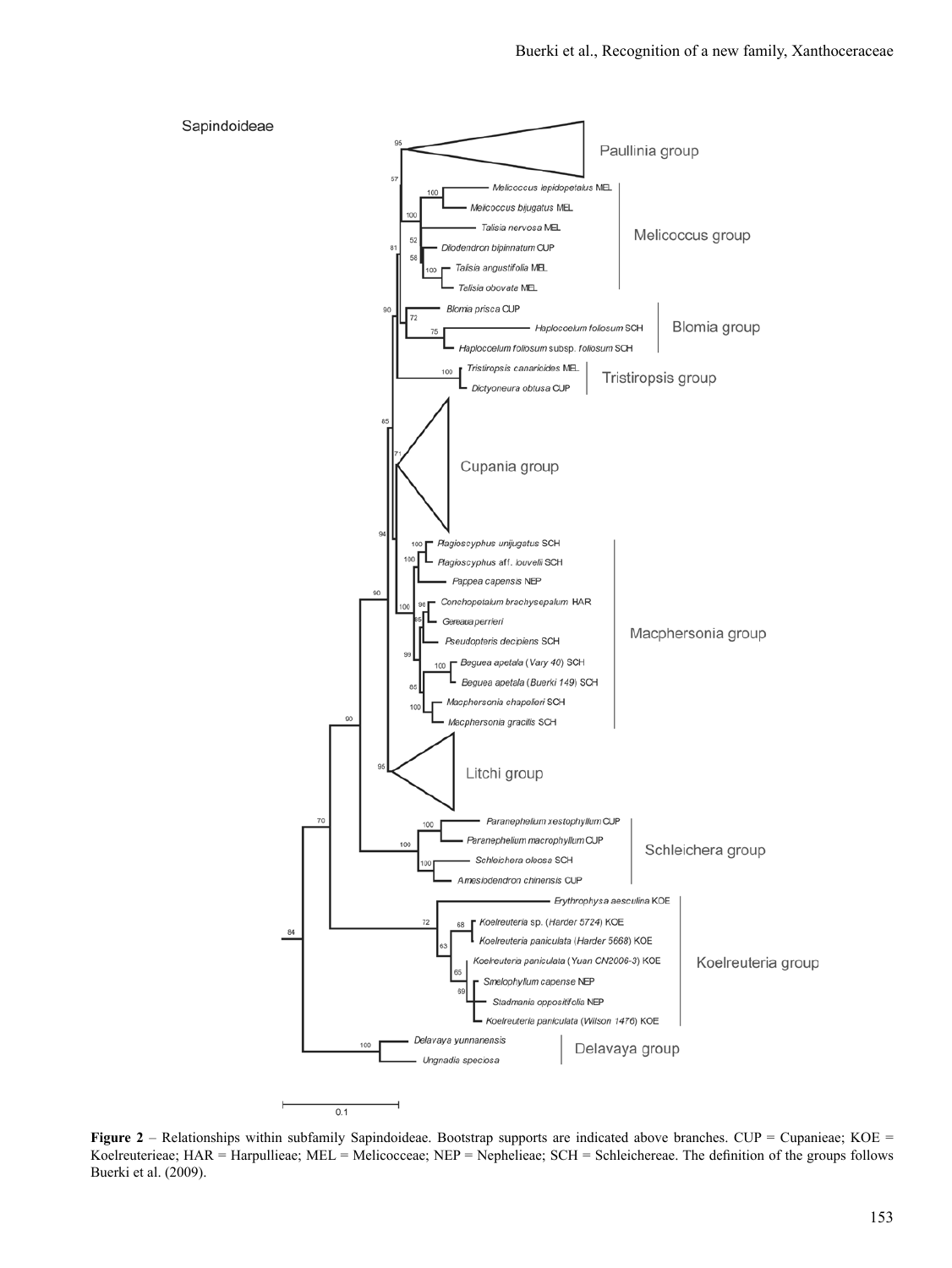tion that circumscribes easily recognizable groups, we suggest that other criteria should be considered in addition to monophyly. In addition to representing the most basal lineage within the family, *Xanthoceras* presents a unique and highly distinctive combination of morphological characters, including imparipinnate leaves (vs. paripinnate, evergreen leaves in most genera), large flowers with petals c. 1.5–2 cm long (vs. small flowers with petals  $\leq 1.5$  cm long), 5-horn-like appendages protruding from the nectary disk (vs. no appendages protruding from the disk), 7–8 ovules per locule (vs. generally 1–2 ovules per locule) and  $> 15$  seeds (vs. 1–3 seeds). Moreover, if *Xanthoceras* is included within Sapindaceae s. str., it stands out as the sole member with a north-temperate distribution, whereas all other genera occur in the tropics and/ or subtropics.

The tropical Chinese genus *Delavaya*, traditionally assigned to Harpullieae, has been viewed by several authors (e.g. Müller & Leenhouts 1976, Cronquist 1988) as a "link" between Sapindaceae and Hippocastanaceae through the temperate genus Handeliodendron. The molecular analyses presented here failed to confirm this hypothesis (figs  $1 \& 2$ ; see below). Instead, they indicate that *Handeliodendron* belongs to the Hippocastanaceae clade, a placement previously suggested by Forest et al. (2001) based on the presence of simple, opposite leaves, whereas Delavaya occupies a basal position within subfam. Sapindoideae along with Ungnadia from Texas and Florida, another genus originally assigned to Harpullieae (these two genera thus forming the Delavaya group; fig. 2). As indicated above, a close relationship between *Delavaya* and *Ungnadia* was previously suggested by Klaassen (1999) and Judd et al. (1994) based on wood anatomy and morphological cladistic analyses, respectively.

A majority (five out of nine) of the genera traditionally assigned to Harpullieae (viz., Arfeuillea, Eurycorymbus, Harpullia, Magonia and Majidea) belong to subfam. Dodonaeoideae, and in particular to the *Dodonaea* group, a finding that is consistent with Radlkofer's (1890, 1933) original placement of Harpullieae. The basal most branch of the *Dodonaea* group includes the South American genus Magonia (fig. 1C), associated by Müller  $&$  Leenhouts (1976) with the temperate Asian Xanthoceras on the basis of their sharing seven or eight ovules per locule. The close relationship between Averrhoi*dium, Diplokeleba* (previously assigned to Sapindoideae) and Magonia might be reflected in part by seed morphology; the first two genera are the only members of Sapindaceae to have winged seeds (Radlkofer 1933).

Finally, the results of the phylogenetic analyses presented in this study are in agreement with the findings of Buerki et al. (2009) with regard to the position of the last genus traditionally assigned to Harpullieae, the Malagasy endemic Con*chopetalum*, which is confirmed to belong to the *Macpher*sonia group (Sapindoideae; fig. 2; see Buerki et al. in press for more details). Relationships between this taxon and other members of Sapindaceae are discussed in Buerki et al. (2009).

Harpullieae have traditionally been considered to represent a "link" between Aceraceae, Hippocastanaceae and Sapindaceae, but as mentioned above, the molecular analyses presented here fail to confirm this hypothesis (figs  $1 \& 2$ ). Our analyses do not support the long-held view that Aceraceae and Sapindaceae are closely related (Radlkofer 1890, 1933, Müller & Leenhouts 1976, Umadevi & Daniel 1991). Instead, they show that the two genera currently placed in Aceraceae form a strongly supported group, and that they are more closely related to Hippocastanaceae than to the clade comprising Sapindaceae s. str. (fig. 1B), as earlier suggested by Harrington et al. (2005), Thorne & Reveal (2007) and Buerki et al. (2009).

The present analyses further confirm that (i) Sapindaceae s. lat. constitute a monophyletic entity that is supported by molecular (but not morphological) synapomorphies; (ii) the three traditionally recognized families Aceraceae, Hippocastanaceae and Sapindaceae, as circumscribed by Radlkofer (1933), are each monophyletic and moderately to strongly supported, provided that Xanthoceras is excluded from Sapindaceae; and (iii) Xanthoceras sorbifolium is sister to the clade comprising these three families (fig. 1A). The concept of a broadly defined Sapindaceae that includes Aceraceae, Hippocastanaceae and Xanthoceras, recently adopted by the Angiosperm Phylogeny Group (APG II 2003) and followed by Harrington et al. (2005), Buerki et al. (2009) and APG III (2009), is consistent with the phylogenetic relationships revealed in earlier studies and confirmed here. However, this broad circumscription of Sapindaceae presents several conceptual problems. First, no clear morphological synapomorphies have been identified for Sapindaceae s. lat. (Harrington et al. 2005, Thorne & Reveal 2007, Buerki et al. 2009) and the high level of heterogeneity that results from the inclusion of Xanthoceras and the taxa traditionally placed in Aceraceae and Hippocastanaceae makes it difficult to characterize the family. Second, treating Sapindaceae broadly reduces these easily identified and widely recognized families to synonymy, changing the long-established family assignment of several well known, emblematic and widely cultivated genera, most notably Acer and Aesculus.

# **Classification**

Two alternative approaches are available to address the family level circumscription of the taxa currently placed in Sapindaceae s. lat.: (i) retain the broad definition recently proposed by the Angiosperm Phylogeny Group (APG II 2003, APG III 2009) or (ii) resurrect the temperate families Aceraceae and Hippocastanaceae, restrict Sapindaceae s. str. slightly by excluding *Xanthoceras*, and describe a new family to accommodate this genus. Both interpretations are consistent with the primary principle of classification as defined by Backlund & Bremer (1998), which requires the monophyly of taxonomic entities. However, the second approach is clearly preferable when two other principles proposed by these authors are taken into consideration, maximizing ease of identification and maintaining nomenclatural stability. While an argument could be made that it is preferable to avoid adding a new name at the family rank (Stevens 1997), in the present case we believe that this is significantly outweighed by the clear advantages of maintaining Aceraceae, Hippocastanaceae and Sapindaceae (excluding Xanthoceras) as the morphologically and biogeographically coherent entities that have been recognized for well over a century. In order to render Sapindaceae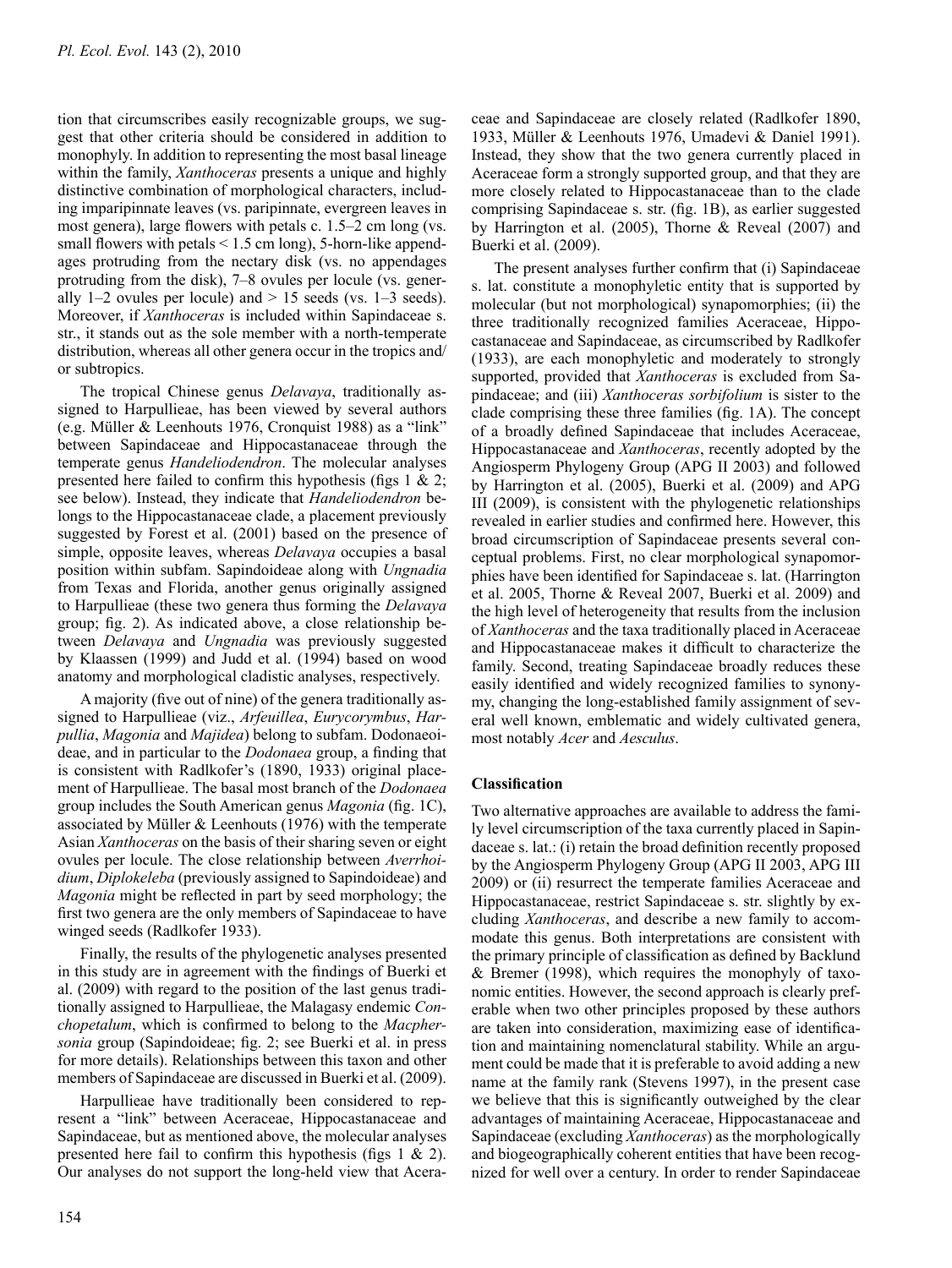## Key to distinguish Xanthoceraceae from closely related families

| Flower large, petals c. 2 cm long; disc with 5-horn-like appendages; ovules 7 or 8 per locule, all fertile;<br>$2_{1}$ |                  |
|------------------------------------------------------------------------------------------------------------------------|------------------|
| seeds > 15 per fruit; leaves imparipinnately compound, plants deciduous; temperate regions of eastern                  |                  |
|                                                                                                                        |                  |
| Flower small, petals < 1.5 cm long; disc lacking horn-like appendages; ovules 1 or 2 per locule (7 or<br>$2^\circ$ .   |                  |
| 8 in the South American genus <i>Magonia</i> ), fertile ovule generally 1 per locule; seeds 1 to 3 per fruit;          |                  |
| leaves paripinnately compound (rarely imparipinnate, unifoliolate or simple), plants evergreen; tropical               |                  |
|                                                                                                                        | .Sapindaceae     |
| Flower actinomorphic, leaves palmately lobed or pinnately compound; fruit a schizocarpic fruits with<br>3.             |                  |
|                                                                                                                        | <b>Aceraceae</b> |
| Flower zygomorphic, leaves palmately compound; fruit a 3-carpellate, usually 1-seeded<br>$3^\circ$ .                   |                  |
|                                                                                                                        |                  |

s. str. monophyletic, we therefore propose to place Xan*thoceras* in a new monotypic family, Xanthoceraceae.

## **Taxonomy**

*Xanthoceraceae* Buerki, Callm. & Lowry fam. nov.  $\equiv$  Sapindaceae subfam. Xanthoceroideae Thorne & Reveal (Thorne & Reveal 2007: 119).

Haec familia ab Aceraceis Hippocastanaceis et Sapindaceis flore grandi (petalis c. 2 cm longis) appendicibus 5 corniformibus e disco nectarifero exsertis, ovulis (omnibus fertilibus) in quoque loculo 6 ad 8 atque seminibus exarillatis plus quam 15 distinguitur. - Type: Xanthoceras sorbifolium Bunge (von Bunge 1833: 85).

Shrubs or small trees, andromonoecious. Leaves imparipinnately compound; leaflets serrate; bracts ovate, large. Flowers in dense racemes 15–20 cm long, staminate and perfect flowers borne in separate inflorescences, all actinomorphic. Sepals 5, oblong, imbricate. Petals 5, large, c. 2 cm long, broadly obovate, shortly clawed at base, scale absent. Disk 5-lobed, lobes alternate to petals, apex with five suberect, obtuse, abaxial horn-like appendage. Stamens 8, not exserted; anthers ellipsoid, gland-tipped. Ovary ellipsoid, 3-locular; ovules 7 or 8 per locule, in 2 lines, all fertile; style terminal, erect; stigma papillate. Fruit a globose to pyriform capsule, 3-ridged, pericarp very thick, dehiscing loculicidally into 3 schizocarps. Seeds numerous  $(> 15)$ , compressed-globose, arillode absent.  $2n = 30$ .

## Included genus: Xanthoceras Bunge.

Distribution and habitat  $-$  Xanthoceras sorbifolium is widespread in north temperate China, where it grows on hills and slopes in Gansu, Hebei, Henan, Nei Mongol, Ningxia, Shaanxi, Shandong and Shanxi provinces; it is also found in Korea (Xia & Gadek 2007).

**Etymology** – Von Bunge (1833) published the name *Xanthoceras* in reference to the unique yellow horn-like appendages found on the floral disc in the sole member of this genus, X. sorbifolium, and coined a common name in English, yel-

lowhorn. In Chinese Xanthoceras is referred to as wen guan *guo* (Xia & Gadek 2007).

**Ethnobotany** – Xanthoceras is used as a folk medicine in China for treating various diseases (Chan & Mak 2006) as well as enuresis in children (Chan et al. 2008). Its seeds are sweet and are prized as a food. Acylated triterpene saponins were recently isolated from the husk of X. sorbifolium (Chan et al. 2008) and exhibited cytotoxicity towards several human cancer cell lines (Chan & Mak 2006).

Notes – The new family Xanthoceraceae can be distinguished from Aceraceae, Hippocastanaceae and Sapindaceae (as recircumscribed here) by a number of morphological features, as summarized in the key presented above.

## **SUPPLEMENTARY DATA**

Supplementary data are available at *Plant Ecology and evolution*, Supplementary Data Site (http://www.ingentaconnect. com/content/botbel/plecevo/supp-data), and consist of a tabular version of the appendix (pdf format).

# **ACKNOWLEDGMENTS**

We are grateful to the following persons and institutions for supplying plant material: the Conservatoire et Jardin botaniques de la Ville de Genève (Switzerland); the Malagasy staff of the Missouri Botanical Garden in Antananarivo (Madagascar); Caroline Weckerle (University of Zürich, Switzerland); Laura Vary (University of California-Irvine, USA) and Jean-Noël Labat (Muséum National d'Histoire Naturelle, Paris, France). The first author is also grateful to Yong-Ming Yuan (University of Neuchâtel, Switzerland) for providing laboratory support and plant material. We thank Jérôme Munzinger (Laboratoire de Botanique, Centre IRD de Nouméa, New Caledonia), Roy E. Gereau, Nicholas Turland, Peter B. Phillipson (Missouri Botanical Garden) and Félix Forest (Royal Botanic Gardens, Kew) for valuable discussions and/or specimen identifications. The first author received financial support from the Laboratory of Evolutionary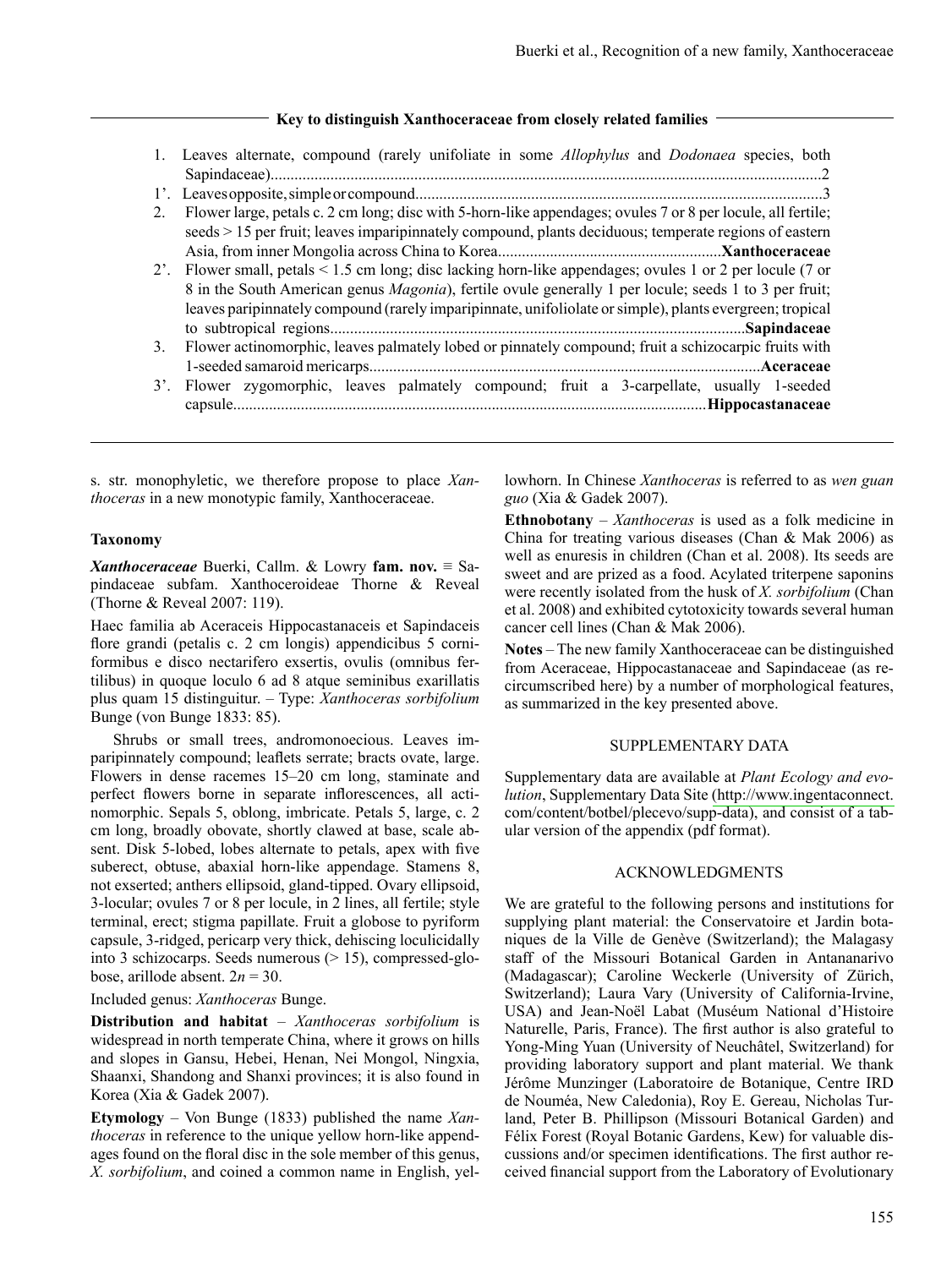Botany (University of Neuchâtel, Switzerland) and a postdoctoral fellowship awarded by the Swiss National Science Foundation (n° PBNEP3-129903).

## **REFERENCES**

- Angiosperm Phylogeny Group (APG II) (2003) An update of the Angiosperm Phylogeny Group classification for the orders and families of flowering plants: APG II. Botanical Journal of the Linnean Society 141: 399-436.
- Angiosperm Phylogeny Group (APG III) (2009) An update of the Angiosperm Phylogeny Group classification for the orders and families of flowering plants: APG III. Botanical Journal of the Linnean Society 161: 105-121.
- Backlund A., Bremer, K. (1998) To be or not to be principles of classification of monotypic families. Taxon 47: 391-400.
- Bello M.A., Bruneau A., Forest F., Hawkins J.A. (2009) Elusive relationships within order Fabales: phylogenetic analyses using matK and rbcL sequence data. Systematic Botany 34: 102-114.
- Buerki S., Forest F., Acevedo-Rodríguez P., Callmander M.W., Nylander J.A.A., Harrington M., Sanmartín I., Küpfer P., Alvarez N. (2009) Plastid and nuclear DNA markers reveal intricate relationships at subfamilial and tribal levels in the soapberry family (Sapindaceae). Molecular Phylogenetics and Evolution 51: 238-258.
- Buerki S., Phillipson P.B., Lowry II P.P., Callmander M.W. (2010) Molecular phylogenetics and morphological evidence support recognition of Gereaua, a new endemic genus of Sapindaceae from Madagascar. Systematic Botany 35: 172-180.
- Buerki S., Forest F., Salamin, N., Alvarez N. (in press) Comparative performance of supertree algorithms in large datasets using the soapberry family (Sapindaceae) as a case study. Systematic Biology.
- Chan P.-K., Mak E. (2006) A novel compound isolated from Xanthoceras sorbifolia inhibits ovarian cancer: Identification of diangeloyl groups in saponin essential for anti-tumor activity. Proceedings of the American Association for Cancer Research 47: 452-453.
- Chan P.-K., Zhao M., Che C.-T., Mak E. (2008) Cytotoxic acylated triterpene saponins from the husks of Xanthoceras sorbifolia. Journal of Natural Products 71: 1247-1250.
- Cronquist A. (1988) The evolution and classification of flowering plants, Ed. 2. New York, New York Botanical Garden Press.
- Dahlgren G. (1989) An updated system of classification. Botanical Journal of the Linnean Society 100: 197-203.
- Felsenstein J. (1985) Confidence-limits on phylogenies an approach using the bootstrap. Evolution 39: 783-791.
- Forest F., Drouin J. N., Charest R., Brouillet L., Bruneau A. (2001) A morphological phylogenetic analysis of Aesculus L. and Billia Peyr. (Sapindaceae). Canadian Journal of Botany 79: 154-169.
- Gadek P.A., Fernando E.S., Quinn C.J., Hoot S.B., Terrazas T., Sheahan M.C., Chase M.W. (1996) Sapindales: molecular delimitation and infraordinal groups. American Journal of Botany 83: 802-811.
- Harrington M.G., Edwards K.J., Johnson S.A., Chase M.W., Gadek P.A. (2005) Phylogenetic inference in Sapindaceae s. lat. using plastid matK and rbcL DNA sequences. Systematic Botany 30: 366-382.
- Judd W.S., Olmstead R.G. (2004) A survey of tricolpate (eudicot) phylogenetic relationships. American Journal of Botany 91: 1627-1644.
- Judd W.S., Sanders R.W., Donoghue M.J. (1994) Angiosperm family pairs: preliminary phylogenetic analyses. Harvard Papers in Botany 5: 1-51.
- Klaassen R. (1999) Wood anatomy of the Sapindaceae. International Association of Wood Anatomists Journal 2 (suppl.): 1-214.
- Müller J., Leenhouts P.W. (1976) A general survey of pollen types in Sapindaceae in relation to taxonomy. In: Ferguson I.K., Müller J. (eds) The evolutionary significance of the exine: 407-445. London, Academic Press.
- Nixon K.C. (1999) The Parsimony Ratchet, a new method for rapid parsimony analysis. Cladistics 15: 407-414.
- Posada D., Crandall K.A. (1998) Modeltest: testing the model of DNA substitution. Bioinformatics 14: 817-818.
- Radlkofer L. (1890) Ueber die Gliederung der Familie der Sapindaceen. Sitzungsberichte der Königl. Bayerischen Akademie der Wissenschaften zu München 20: 105-379.
- Radlkofer L. (1933) Sapindaceae. In: Engler A. (ed.) Das Pflanzenreich: Regni Vegetabilis Conspectus (IV) 165 (Heft 98ah). Leipzig, Verlag von Wilhelm Engelmann.
- Rehder A. (1935) Handeliodendron, a new genus of the Sapindaceae. Journal of the Arnold Arboretum 16: 65-67.
- Savolainen V., Fay M.F., Albach D.C., Backlund A., van der Bank M., Cameron K.M., Johnson S.A., Lledó M.D., Pintaud J.-C., Powell M., Sheahan M.C., Soltis D.E., Soltis P.S., Weston P., Whitten W.M., Wurdack K.J., Chase M.W. (2000) Phylogeny of the eudicots: a newly complete familial analysis based on rbcL gene sequences. Kew Bulletin 55: 257–309.
- Sikes D.S., Lewis P.O. (2001) PAUPRat: PAUP\* implementation of the parsimony ratchet. beta software, v. 1. Distributed by the authors. Storrs, Department of Ecology and Evolutionary Biology, University of Connecticut.
- Stamatakis A. (2006) RAxML-VI-HPC: Maximum Likelihoodbased phylogenetic analyses with thousands of taxa and mixed models. Bioinformatics 22: 2688-2690.
- Stamatakis A., Hoover P., Rougemont J. (2008) A rapid bootstrap algorithm for the RAxML web-servers. Systematic Biology 57: 758-771.
- Stevens P.F. (1997) What kind of classification should the practising taxonomist use to be saved? In: Dransfield J., Coode M.J.E., Simpson D.A. (eds) Plant diversity in Malesia III, Proceedings of the third international Flora Malesiana symposium: 295–320. Kew, Royal Botanical Garden.
- Swofford D.L. (2002) PAUP\*: Phylogenetic analysis using parsimony (\*and other methods), v. 4. Sunderland, Massachusetts, Sinauer Associates.
- Takhtajan A. (1987) Systema Magnoliophytorum. Leningrad, Soviet Sciences Press.
- Thorne R.F., Reveal J.L. (2007) An update classification of the class Magnoliopsida ("Angiospermae"). Botanical Review 73:  $67 - 182$
- Umadevi I., Daniel M. (1991) Chemosystematics of the Sapindaceae. Feddes Repertorium 102: 607-612.
- von Bunge A.A. (1833) Enumeratio plantarum, quas in China Boreali collegit. Mémoires de l'Académie Impériale des Sciences de Saint Pétersbourg 2: 75–147.
- Xia N., Gadek PA. (2007) Sapindaceae. In: Zhengyi W., Raven P.H., Deyuan, H. (eds) Flora of China: 5-24. Beijing, Science Press; St. Louis, Missouri Botanical Garden Press.

Manuscript received 28 Mar. 2010; accepted in revised version 14 Jun. 2010.

Communicating Editor: Steven Dessein.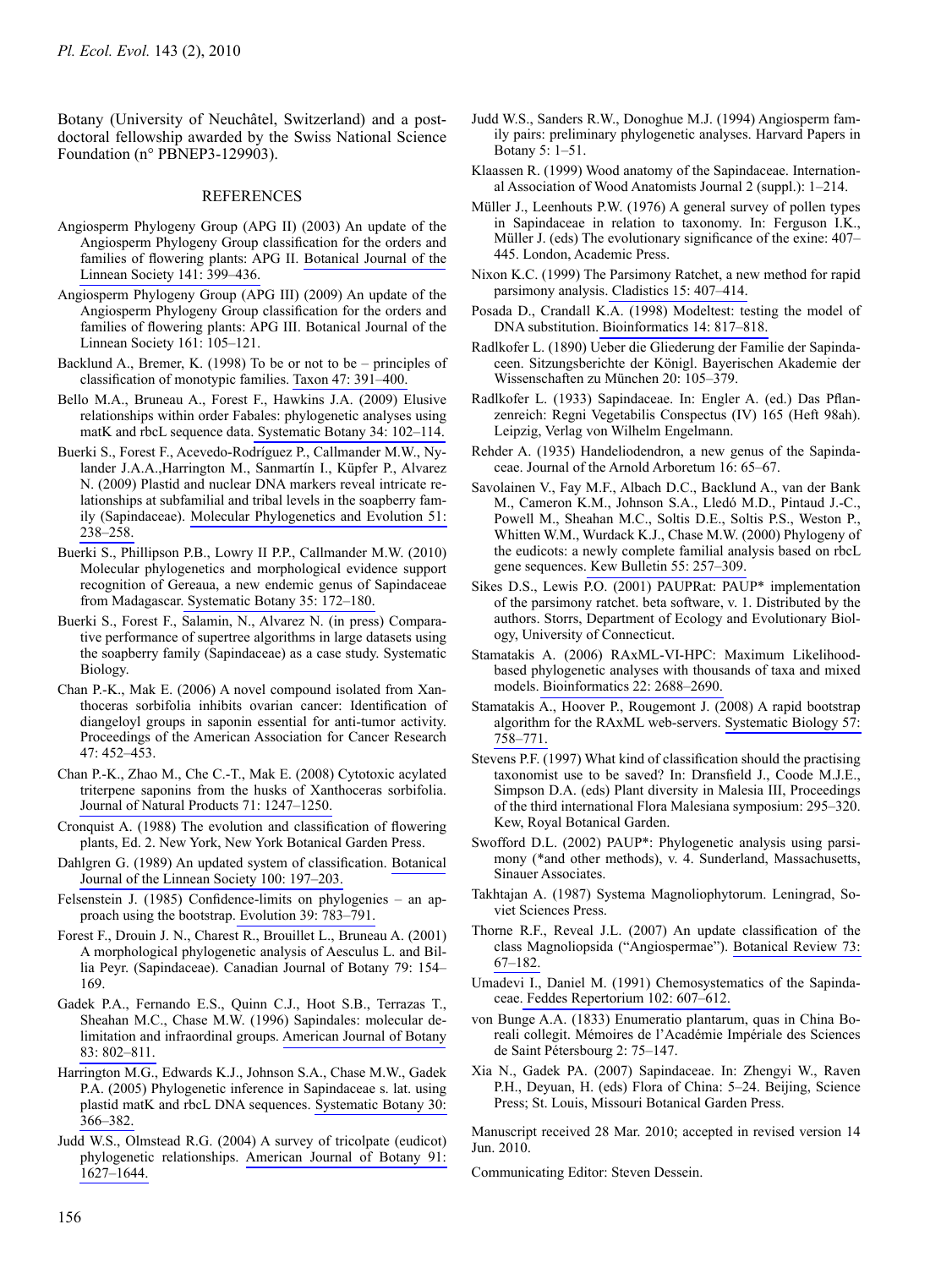Appendix - Voucher information and GenBank accession numbers for taxa used in the phylogenetic analysis of Sapindaceae s. lat. (including outgroups). For each taxon, voucher information (between brackets) is listed in the following order: voucher collector and collection number, institution where the voucher was deposited, country. Accession numbers are listed in the following order: ITS, matK, rpoB, trnD-trnT, trnK-matK, trnL, trnL-F, trnS-trnG. Hyphens indicate that no data are available. The entire table is available as an electronic appendix (see Supplementary Data).

Ingroup: Acer campestre L. (s.n., -, Spain) -, AJ438796, -, -, AJ438796, -, -, -; Acer cissifolium (Siebold & Zucc.) K.Koch (-, -, -) AF241483, -, -, -, -, -, -, -; Acer erianthum Schwer. (Chase 19983, K, China) EU720501, -, EU720843, EU720980, -, EU721271, EU721459, -; Acer glabrum Torr. (Morris Arb. 93-277B, MO, Acer platanoides L. (-, -, -) -, AJ438788, -, -, AJ438788, -, -, -; Acer saccharum Marshall (Chase 106, K, Cult. source, Orange Co.) EU720502, -, EU720844, -, Aesculus glabra Willd. (J.C. Raulston Accn. No. 960612, -, -) -, AY968671, -, -, -, -, -, -; Aesculus hippocastanum L. (living collection 6911289263, -, -) -, AY724266, -, -, -, -, -, -; Aesculus indica (Wall. ex Cambess.) Hook. (Chase 19987, K, India) EU927392, -, EU720845, EU720981, -, EU721273, EU721461, -; Aesculus pavia Castigl. (Chase 503, K, -) -, -, EU720846, EU720982, -, EU721274, EU721462, -; Aesculus wangii Hu (-, -, -) -, -, -, -, -, -, AF411085, AF411085, -; Alectryon connatus Radlk. (Chase 2047, K, Australia) EU720415, EU720577, EU720732, EU720928, EU721025, EU721169, EU721357, EU721534; Alectryon coriaceus Radlk. (Edwards KE59, JCT, Australia) -, EU720599, EU720756, -, EU721039, EU721192, EU721380, EU721548; Alectryon excelsus Gaertn. (-, -, -) EF635451, -, -, -, -, -, -, -; Allophyllus arboreus Choux (Rakotovao 2812, MO, Madagascar) EU720508, -, EU720852, -, -, -, -, -; Allophyllus arboreus Choux (Ravelonarivo 1618, MO, Madagascar) EU720515, EU720665, EU720859, -, EU721102, -, -, -; Allophyllus arboreus Choux (Rakotovao 3131, MO, Madagascar) EU720531, EU720681, EU720879, -, EU721118, -, -, -; Allophyllus cobbe (L.) Rauesch (Callmander 462, MO, Madagascar) EU720517, -, EU720861, -, -, -, -, -; Allophyllus longipes Radlk. (-, -, -) -, -, -, -, -, AY207572, AY207572, -; Allophyllus natalensis De Winter (Edwards KE227, JCT, South Africa) -, AY724268, -, -, -, -, -; Allophyllus sp. (Edwards KE273, JCT, Tanzania) -, AY724269, -, -, -, -, -, -; Allophyllus trichodesmus Radlk. (Rakotovao 2897, MO, Madagascar) EU720511, -, EU720855, -, -, -, -, -, Allophyllus trichodesmus Radlk. (Ravelonarivo 1619, MO, Madagascar) EU720516, -, EU720860, -, -, -, -, -; Amesiodendron chinensis (Merr.) Hu (Yuan s.n., NEU, China) EU720403, -, EU720718, EU720917, -, EU721155, EU721344, EU721525; Arfeuillea arborescens Pierre (Chase 2122, K, Bogor, BG) EU720461, EU720629, EU720793, EU720962, EU721067, EU721229, EU721417, -; Arvtera divaricata F.Muell. (Edwards KE010, JCT, Australia) -, AY724271, -, -, -, -, -, -; Arytera littoralis Blume (Yuan s.n., NEU, China) EU720405, EU720566, EU720720, EU720919, EU721018, EU721157, EU721346, EU721527; Arytera littoralis Blume (Chase 2123, K, Bogor, BG) EU720462, EU720630, EU720794, EU720963, EU721068, EU721230, EU721418, -; Arytera microphylla (Benth.) Radlk. (Edwards KE60, JCT, Australia) -, AY724270, -, -, -, -, -, -, -; Atalaya alata (Sim) H.Forbes (Edwards KE228, JCT, South Africa) EU720425, EU720593, EU720748, EU720939, EU721036, EU721184, EU721372, EU721543; Atalaya angustifolia S.T.Reynolds (West 5349, ANH, Australia) -, EU720569, EU720723, -, -, EU721160, EU721348, -; Atalaya capense R.A.Dyer (Edwards KE509, JCT, South Africa) EU720429, -, EU720752, -, -, EU721188, EU721376, -; Atalaya salicifolia (DC.) Blume (Edwards KE58, JCT, Australia) -, AY724272, -, -, -, -, -; -; Athyana weinmannifolia (Griseb.) Radlk. (Pennington 17581, MO, Peru) EU720487, EU720649, EU720824, EU720975, EU721086, EU721257, EU721445, EU721576; Averrhoidium dalvi Acev.-Rodr. & Ferrucci (Weckerle 00/03/18-1/1, Z, Peru) EU720495, -, EU720836, -, -, EU721268, EU721456, -; Beguea apetala Capuron (Buerki 149, NEU, Madagascar) EU720491, EU720652, EU720828, EU720978, EU721089, EU721261, EU721449, -; Beguea apetala Capuron (Vary 40, MO, Madagascar) EU720512, EU720663, EU720856, -, EU721100, EU721281, EU721469, -; Billia sp. (Hammel 20075, -, -) -, AY724275, -, -, -, -, -, -; Blighia sapida K.D.Koenig (Edwards KE86, JCT, West Africa) EU720416, EU720578, EU720733, EU720929, EU721026, EU721170, EU721358, EU721535; Blighia unijugata Baker (Edwards KE274, JCT, Tanzania) -, AY724276, -, -, -, -, -, -; Blomia prisca (Standl.) Lundell (Acevedo 12242, US, Mexico, Yucatán) EU720444, EU720611, EU720772, -, EU721050, EU721208, EU721396, -; Bridgesia incisifolia Bertero ex Cambess. (Killip & Pisano 39778, K, Chile) EU720476, EU720645, EU720811, EU720973, EU721082, EU721247, EU721435, -; Cardiospermum grandiflorum Sw. (Edwards KE207, JCT, -) -, EU720588, EU720743, EU720935, -, EU721179, EU721367, -; Cardiospermum microcarpum Kunth (Yuan s.n., NEU, China) -, -, EU720712, EU720911, -, EU721149, EU721338, -; Cardiospermum sp. (Yuan s.n., NEU, China) EU720399, -, EU720713, EU720912, -, EU721150, EU721339, -; Castanospora alphandii (F.Muell.) F.Muell. (Edwards KE88, JCT, Australia) -, AY724279, -, -, -, -, -, -; Chytranthus carneus Radlk. (Chase 2868, RBG, -) EU720477, EU720646, EU720812, EU720974, EU721083, EU721248, EU721436, EU721575; Chytranthus prieurianus Baill. (Edwards KE272, JCT, Tanzania) -, AY724280, -, -, -, -, -, -; Conchopetalum brachysepalum Capuron (Rabarimanarivo 8, MO, Madagascar) EU720530, EU720680, EU720877, -, EU721117, EU721299, EU721487, EU721586; Cossinia pinnata Comm. ex Lam. (Lorence 4510, MO, Mauritius) -, -, EU720820, -, -, EU721253, EU721441, -; Cubilia cubili (Blanco) Adelb. (Chase 2125, K, Bogor, BG) EU720463, EU720631, EU720795, EU720964, EU721069, EU721231, EU721419, EU721567; Cupania dentata DC. (Acevedo 12241, US, Mexico, Yucatán) EU720523, EU720670, EU720867, EU720988, EU721107, EU721289, EU721477, EU721581; Cupania guatemalensis (Turcz.) Radlk. (Davidse 35743, MO, Belize) -, EU720678, EU720875, EU720993, EU721115, EU721297, EU721485, -; Cupania hirsuta Radlk. (Acevedo 1101, US, French Guiana) EU720521, EU720668, EU720865, -, EU721105, EU721287, EU721475, -; Cupania rubiginosa (Poir.) Radlk. (Mori 8868, MO, French Guiana) EU720481, -, EU720817, -, -, EU721251, EU721439, -; Cupania scrobiculata Rich. (Acevedo 11100, US, French Guiana) EU720524, EU720671, EU720868, EU720989, EU721108, EU721290, EU721478, -; Cupaniopsis anacardioides Radlk. (Chase 217, K, Australia) EU720438, EU720605, EU720763, EU720946, EU721045, EU721199, EU721387, EU721552; Cupaniopsis flagelliformis (Bailey) Radlk. (Edwards KE42, JCT, Australia) EU720432, EU720598, EU720755, EU720942, -, EU721191, EU721379, EU721547; Cupaniopsis fruticosa Radlk. (Munzinger 564, MO, New Caledonia) EU720533, -, EU720881, -, EU721119, EU721302, EU721490, -; Cupaniopsis sp. (Munzinger 710, MO, New Caledonia) EU720532, -, EU720880, EU720996, -, EU721301, EU721489, EU721587; Cupaniopsis sp. (Munzinger 1103, MO, New Caledonia) EU720507, EU720660, EU720851, -, EU721097, EU721278, EU721466, -; Deinbollia borbonica Scheff. (Edwards KE197, JCT, Tanzania) EU720412, EU720574, EU720729, -, -, EU721166, EU721354, EU721532; Deinbollia macrocarpa Capuron (Antilahimena 4293, MO, Madagascar) -, EU720626, EU720790, -, EU721064, EU721226, EU721414, EU721565; Deinbollia macrocarpa Capuron (H. Razafindraibe 118, MO, Madagascar) EU720535, EU720683, EU720883, -, EU721121, EU721304, EU721492, EU721589; Deinbollia macrocarpa Capuron (Buerki 144, NEU, Madagascar) EU720503, EU720656, EU720847, -, EU721093, EU721275, EU721463, -; Deinbollia oblongifolia (E.Mey. ex Arn.) Radlk. (Edwards KE233, JCT, South Africa) EU720427, EU720595, EU720750, -, -, EU721186, EU721374, EU721545; Deinbollia pervillei (Blume) Radlk. (Phillipson 5919, MO, Madagascar) EU720395, EU720560, EU720708, -, EU721012, EU721145, EU721334, -; Deinbollia pervillei (Blume) Radlk. (Callmander 688, MO, Madagascar) EU720514, -, EU720858, -, -, EU721283, EU721471, -; Delavaya yunnanensis Franch. (Forrest 20682, MO, China, Yunnan) EU720484, -, EU720821, -, -, EU721254, EU721442, -; Diatenopteryx sorbifolia Radlk. (Zardini 43371, MO, Paraguay) EU720534, EU720682, EU720882, -, EU721120, EU721303, EU721491, EU721588; Diatenopteryx sorbifolia Radlk. (Tressens 3504, K, Argentina) -, -, EU720810, -, -, EU721246, EU721434, -; Dictyoneura obtusa Blume (Edwards KE142, JCT, Australia) EU720428, -, EU720751, -, -, EU721187, EU721375, -; Dilodendron bipinnatum Radlk. (Acevedo 11129, US, Bolivia) -, EU720677, EU720874, -, EU721114, EU721296, EU721484, EU721584; Dimocarpus australianus Leenh. (Edwards KE34, JCT, Australia) EU720433, -, EU720757, -, -, , EU721381, -; Dimocarpus longan Lour. (Yuan s.n., NEU, China) -, EU720563, EU720714, EU720913, EU721015, EU721151, EU721340, EU721521; Dimocarpus longan Lour. (Edwards KE502, JCT, Asia) -, EU720590, EU720745, -, -, EU721181, EU721369, -; Dimocarpus longan Lour. (-, -, Thailand) EF532337, -, -, -, -, -, -, -; Dimocarpus longan Lour. (Chase 1351, K, Bogor, BG) -, EU720615, EU720777, EU720953, EU721053, EU721213, EU721401, EU721559; Diploglottis campbelli Cheel (Chase 2048, K, Australian, BG) EU720457, EU720624, EU720788, EU720960, EU721062, EU721224, EU721412, -; Diploglottis diphyllostegia (F.Muell.) Radlk. (Edwards KE001, JCT, Australia) -, AY724287, -, -, -, -, -, -; -; -; Mischarytera sp. (Edwards KE159, JCT, Australia) EU720417, EU720579, EU720734, EU720930, EU721027, EU721171, EU721359, -; Diploglottis smithii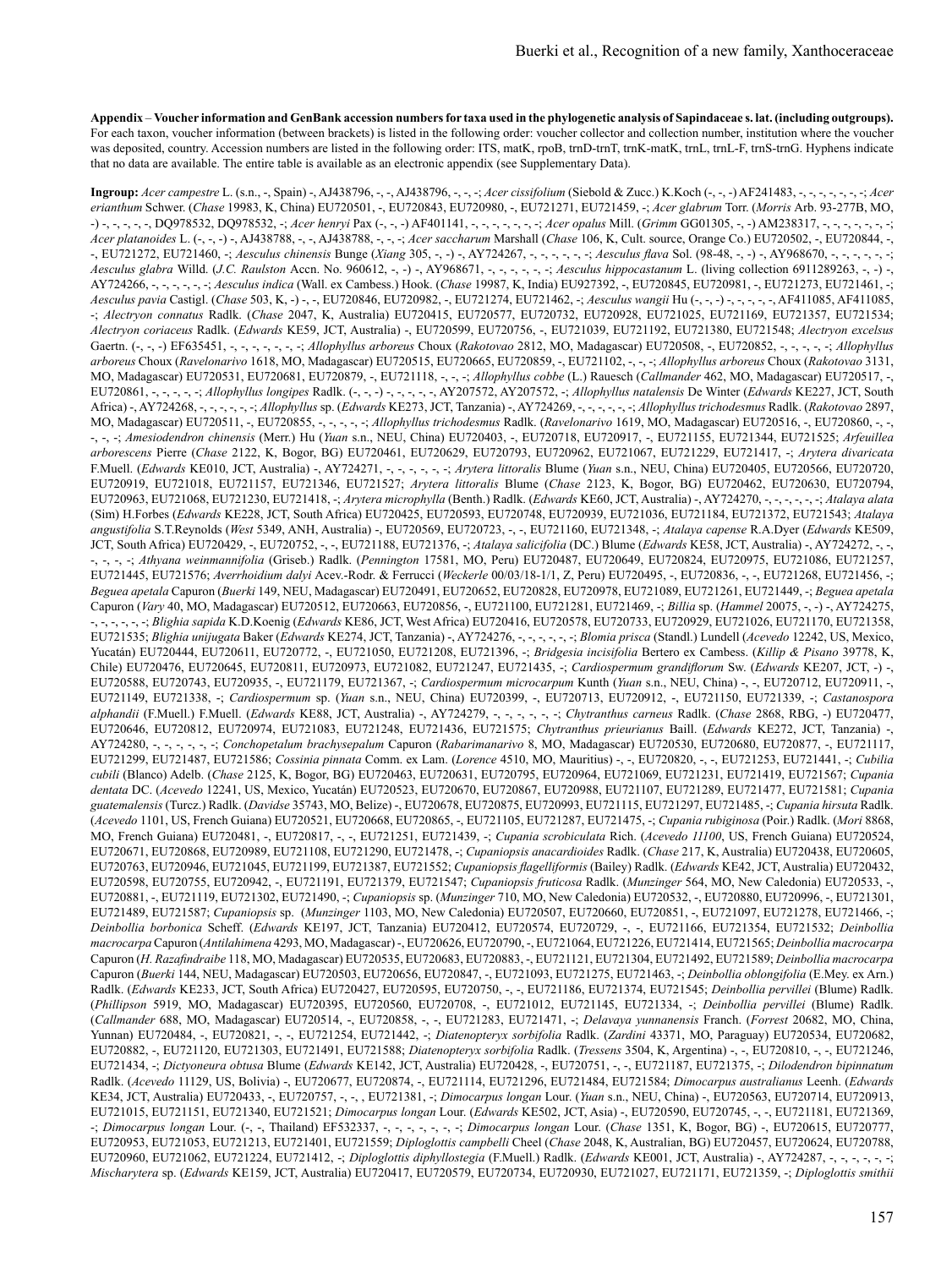S.T.Reynolds (BG838, BBG, Australia) -, AY724288, -, -, -, -, -, -; Diplokeleba floribunda N.E.Br. (Acevedo 11130, US, Bolivia, St Cruz) -, -, EU720773, EU720950, -, EU721209, EU721397, -; Diplopeltis huegelii Endl. (Chase 2192, K, Australia) EU720473, EU720642, EU720807, EU720971, EU721079, EU721243, EU721431, -; Dipteronia sinensis Oliv. (Chase 502, RBG, -) EU720445, EU720612, EU720774, -, -, EU721210, EU721398, -; Dodonaea lanceolata F.Muell. (Edwards KE120, JCT, Australia) -, AY724290, -, -, -, -, -, -, Dodonaea madagascariensis Radlk. (Bocksberger GB028, NEU, Madagascar) EU720518, -, EU720862, EU720984, -, EU721284, EU721472, -; Dodonaea viscosa Jacq. (Razafitsalama 956, MO, Madagascar) EU720519, EU720666, EU720863, EU720985, EU721103, EU721285, EU721473, -; Dodonaea viscosa Jacq. (Merello 1077, MO, Peru) EU720536, EU720684, EU720884, EU720997, EU721122, EU721305, EU721493, -; Dodonaea viscosa Jacq. (Yuan s.n., NEU, China) EU720406, EU720567, EU720721, EU720920, EU721019, EU721158, EU721347, -; Doratoxylon chouxii Capuron (Labat JNL3543, P, Madagascar) EU720394, EU720559, EU720707, EU720908, EU721011, EU721144, EU721333, -; Doratoxylon chouxii Capuron (Callmander 679, MO, Madagascar) EU720513, EU720664, EU720857, -, EU721101, EU721282, EU721470, -; Elattostachys apetala Radlk. (Munzinger 692, MO, New Caledonia) EU720537, EU720685, EU720885, EU720998, EU721123, EU721306, EU721494, EU721590; Elattostachys apetala Radlk. (McPherson 18184, MO, New Caledonia) EU720538, EU720686, EU720886, EU720999, EU721124, EU721307, EU721495, EU721591; Elattostachys megalantha S.T.Reynolds (Irvine IRV507, CSIRO, Atherton) -, EU720609, EU720768, -, EU721048, EU721204, EU721392, -; Elattostachys microcarpa S.T.Reynolds (Edwards KE98, JCT, Australia) EU720409, EU720571, EU720726, -, -, EU721163, EU721351, -; Elattostachys nervosa (F.Muell.) Radlk. (Chase 2022, K, Australian, BG) EU720455, EU720622, EU720786, EU720959, EU721060, EU721222, EU721410, EU721563; Elattostachys sp. (Lowry 5650A, MO, New Caledonia) EU720529, EU720679, EU720876, EU720994, EU721116, EU721298, EU721486, EU721585; Eriocoelum kerstingii Gilg ex Engl. (Merello 1586, MO, Ghana) EU720539, EU720687, EU720887, EU721000, EU721125, EU721308, EU721496, EU721592; Eriocoelum microspermum Radlk. (Bradley 1025, MO, Gabon) EU720540, EU720688, EU720888, EU721001, EU721126, EU721309, EU721497, EU721593; Erythrophysa aesculina Baill. (Randrianasolo 625, MO, Madagascar) -, -, -, -, -, EU721329, -, -; Euphorianthus longifolius Radlk. (Chase 2126, K, Bogor, BG) EU720464, -, EU720796, -, -, EU721232, EU721420, -; Eurycorymbus cavalerieri (H.Lév.) Rehder & Hand.-Mazz. (Yuan s.n., NEU, China) EU720404, EU720565, EU720719, EU720918, EU721017, EU721156, EU721345, EU721526; Filicium decipiens (Wight & Arn.) Thwaites (Chase 2128, K, Bogor, BG) EU720466, EU720633, EU720798, -, -, EU721234, EU721422, -; Filicium longifolium (H.Perrier) Capuron (Rabenantonadro 1113, MO, Madagascar) EU720541, -, EU720889, -, -, EU721310, EU721498, -; Filicium thouarsianum (A.DC.) Capuron (Antilahimena 5021, MO, Madagascar) EU720493, -, EU720832, -, -, EU721265, EU721453, -; Ganophyllum falcatum Blume (Chase 2129, K, Bogor, BG) EU720467, EU720634, EU720799, -, EU721071, EU721235, EU721423, -; Ganophyllum falcatum Blume (BH9269, CSIRO, Australia) -, -, -, -, EU721330, -, -; Glenniea pervillei (Baill.) Leenh. (Andriamihajarivo 1053, MO, Madagascar) EU720490, EU720651, EU720827, EU720977, EU721088, EU721260, EU721448, -; Glenniea pervillei (Baill.) Leenh. (Andriamihajarivo 1025, MO, Madagascar) -, EU720653, EU720829, -, EU721090, EU721262, EU721450, -; Gongrodiscus bilocularis H.Turner (Munzinger 749, MO, New Caledonia) EU720542, EU720689, EU720890, -, EU721127, EU721311, EU721499, -; Guindilia trinervis Gilles ex Hook. (Chase 802, K, Chile) -, EU720613, EU720775, EU720951, EU721051, EU721211, EU721399, EU721557; Guioa acutifolia Radlk. (Edwards KE14, JCT, Australia) -, AY724297, -, -, -, -, -, -; Guioa glauca Radlk. (McPherson 18230, MO, New Caledonia) EU720545, EU720692, EU720893, -, EU721130, EU721315, EU721503, -; Guioa lasioneura Radlk. (BG1888, BBG, Australia) -, AY724298, -, -, -, -, -, -; Guioa microsepala Radlk. (Munzinger 744, MO, New Caledonia) EU720546, EU720693, EU720894, -, EU721131, EU721316, EU721504, EU721596; Guioa semiglauca (F.Muell.) Radlk. (Chase 2058, K, Australia, BG) EU720458, EU720625, EU720789, -, EU721063, EU721225, EU721413, -; Guioa villosa Radlk. (McPherson 18040, MO, New Caledonia) EU720544, EU720691, EU720892, EU721003, EU721129, EU721314, EU721502, EU721595; Guioa sp. (Munzinger 945, MO, New Caledonia) EU720505, EU720658, EU720849, -, EU721095, EU721277, EU721465, -; Handeliodendron bodinieri (H.Lév.) Rehder (QYXiang 302 / C. Ming 050923, -, -) -, AY724299, -, -, -, EF186776, -, -; Haplocoelopsis africana F.G.Davies (Edwards KE276, JCT, Tanzania) EU720441, EU720608, EU720767, EU720949, -, EU721203, EU721391, EU721555; Haplocoelum foliosum (Hiern) Bullock (Friis 1894, MO, Ethiopia) EU720479, -, EU720815, -, -, EU721250, EU721438, -; Haplocoelum foliosum subsp. foliosum (Hiern) Bullock (Edwards KE195, JCT, Tanzania) EU720410, EU720572, EU720727, EU720924, -, EU721164, EU721352, EU721530; Haplocoelum gallaense (Engl.) Radlk. (Edwards KE501, JCT, South Africa) -, EU720583, -, -, -, -, -, -; Haplocoelum perrieri Capuron (Rakotomalaza 1165, MO, Madagascar) EU720396, -, EU720709, EU720909, -, EU721146, EU721335, EU721519; Harpullia arborea (Blanco) Radlk. (Chase 1353, K, Bogor, BG) EU720448, -, EU720779, -, -, EU721215, EU721403, -; Harpullia cupanioides Roxb. (-, -, -) AY2075669, -, -, -, -, -, -, -, -; Harpullia rhyticarpa C. White & Francis (Edwards KE003, JCT, -) -, AY724303, -, -, -, -, -, -; Hippobromus pauciflorus Radlk. (Edwards KE229, JCT, -) -, AY724305, -, -, -, EU721331, EU721517, -; Hypelate trifoliata Sw. (R. Rankin HABJ72057, K, -) -, -, EU720813, -, -, -, -, -; Jagera javanica (Blume) Blume ex Kalkman (Chase 2130, K, Bogor, BG) EU720468, EU720635, EU720800, -, EU721072, EU721236, EU721424, EU721569; Jagera javanica subsp. australiana Leenh. (Edwards KE178, JCT, Australia) EU720442, -, EU720769, -, -, EU721205, EU721393, EU721556; Jagera pseudorhus var. pseudorhus f. pilosiuscula Radlk. (Edwards KE41, JCT, Australia) -, EU720606, EU720764, EU720947, EU721046, EU721200, EU721388, EU721553; Koelreuteria paniculata Laxm. (Harder 5668, MO, Vietnam) EU720548, EU720695, EU720896, -, EU721133, EU721318, EU721506, -; Koelreuteria paniculata Laxm. (Yuan CN2006-3, NEU, China) EU720397, EU720561, EU720710, -, EU721013, EU721147, EU721336, EU721520; Koelreuteria paniculata Laxm. (Wilson 1476, RBG, -) -, AY724308, -, -, -, -, -, -; Koelreuteria sp. (Harder 5724, MO, Vietnam) EU720547, EU720694, EU720895, EU721004, EU721132, EU721317, EU721505, -; Laccodiscus klaineanus Pierre ex Engl. (Walters 1269, MO, Gabon) EU720549, EU720696, EU720897, -, EU721134, EU721319, EU721507, -; Lecaniodiscus fraxinifolius Baker (Edwards KE194, JCT, Tanzania) EU720418, EU720580, EU720735, EU720931, EU721028, EU721172, EU721360, EU721536; Lepiderema hirsuta S.T.Reynolds (Edwards KE36, JCT, Australia) EU720435, EU720601, EU720759, -, EU721041, EU721195, EU721383, EU721549; Lepiderema pulchella Radlk. (Chase 2020, K, Australian, BG) EU720454, -, EU720785, EU720958, -, EU721221, EU721409, -; Lepidopetalum fructoglabrum Welzen (Edwards KE139, JCT, Australia) EU720408, -, EU720724, EU720922, -, EU721161, EU721349, EU721528; Lepisanthes alata (Blume) Leenh. (Chase 1355, K, Bogor, BG) EU720450, EU720618, EU720781, -, EU721056, EU721217, EU721405, -; Lepisanthes feruginea (Radlk.) Leenh. (Chase 1354, K, Bogor, BG) EU720449, EU720617, EU720780, -, EU721055, EU721216, EU721404, -; Lepisanthes rubiginosa (Roxb.) Leenh. (Chase 1350, K, Bogor, BG) EU720446, EU720614, EU720776, EU720952, EU721052, EU721212, EU721400, EU721558; Lepisanthes senegalensis (Poir.) Leenh. (Callmander 627, MO, Madagascar) EU720492, EU720654, EU720830, EU720979, EU721091, EU721263, EU721451, EU721577; Litchi chinensis Sonn. (Yuan s.n., NEU, China) EU720400, EU720564, EU720715, EU720914, EU721016, EU721152, EU721341, EU721522; Llagunoa mollis Kunth (Jaramillollejia 3199, MO, Colombia) EU720482, -, EU720818, -, -, EU721252, EU721440, -; Llagunoa nitida Ruiz & Pav. (Pennington 17552, MO, Peru) EU720486, -, EU720823, -, -, EU721256, EU721444, -; Loxodiscus coriaceus Hook.f. (Bradford 1136, MO, New Caledonia) EU720488, -, EU720825, -, -, EU721258, EU721446, -; Macphersonia chapelieri (Baill.) Capuron (Buerki 138, NEU, Madagascar) EU720459, EU720627, EU720791, EU720961, EU721065, EU721227, EU721415, EU721566; Macphersonia gracilis O.Hoffm. (Rabenantoandro 1081, MO, Madagascar) EU720550, EU720697, EU720898, EU721005, EU721135, EU721320, EU721508, EU721597; Magonia pubescens A.St.-Hil. (Mori 16966, MO, Brazil) EU720483, -, EU720819, -, -, -, -, -; Majidea zanguebarika Kirk ex Oliv. (TH275, MO, Madagascar) EU720552, -, EU720900, EU721006, -, EU721322, EU721510, -; Matayba apetala Radlk. (Acevedo 11929, US, Jamaica) EU720526, EU720674, EU720871, -, EU721111, EU721293, EU721481, EU721583; Matayba cf. opaca Radlk. (Acevedo 11118, US, French Guiana) EU720522, EU720669, EU720866, EU720987, EU721106, EU721288, EU721476, EU721580; Matayba domingensis (DC.) Radlk. (Taylor 11819, MO, Caribbean) EU720551, EU720698, EU720899, -, EU721136, EU721321, EU721509, EU721598; Matayba elaeagnoides Radlk. (Zardini 43278, MO, Paraguay) EU720553, EU720699, EU720901, -, EU721137, EU721323, EU721511, -; Matayba guianensis Aubl. (Acevedo 12342, US, French Guiana) EU720527, EU720675, EU720872, -, EU721112, EU721294, EU721482, -; Matayba laevigata Radlk. (Acevedo 12357, US, French Guiana) EU720528, EU720676, EU720873, EU720992, EU721113, EU721295, EU721483, -; Melicoccus bijugatus Jacq. (Acevedo s.n., US, Puerto Rico) EU927391, EU720610, EU720771, -, EU721049, EU721207, EU721395, -; Melicoccus lepidopetalus